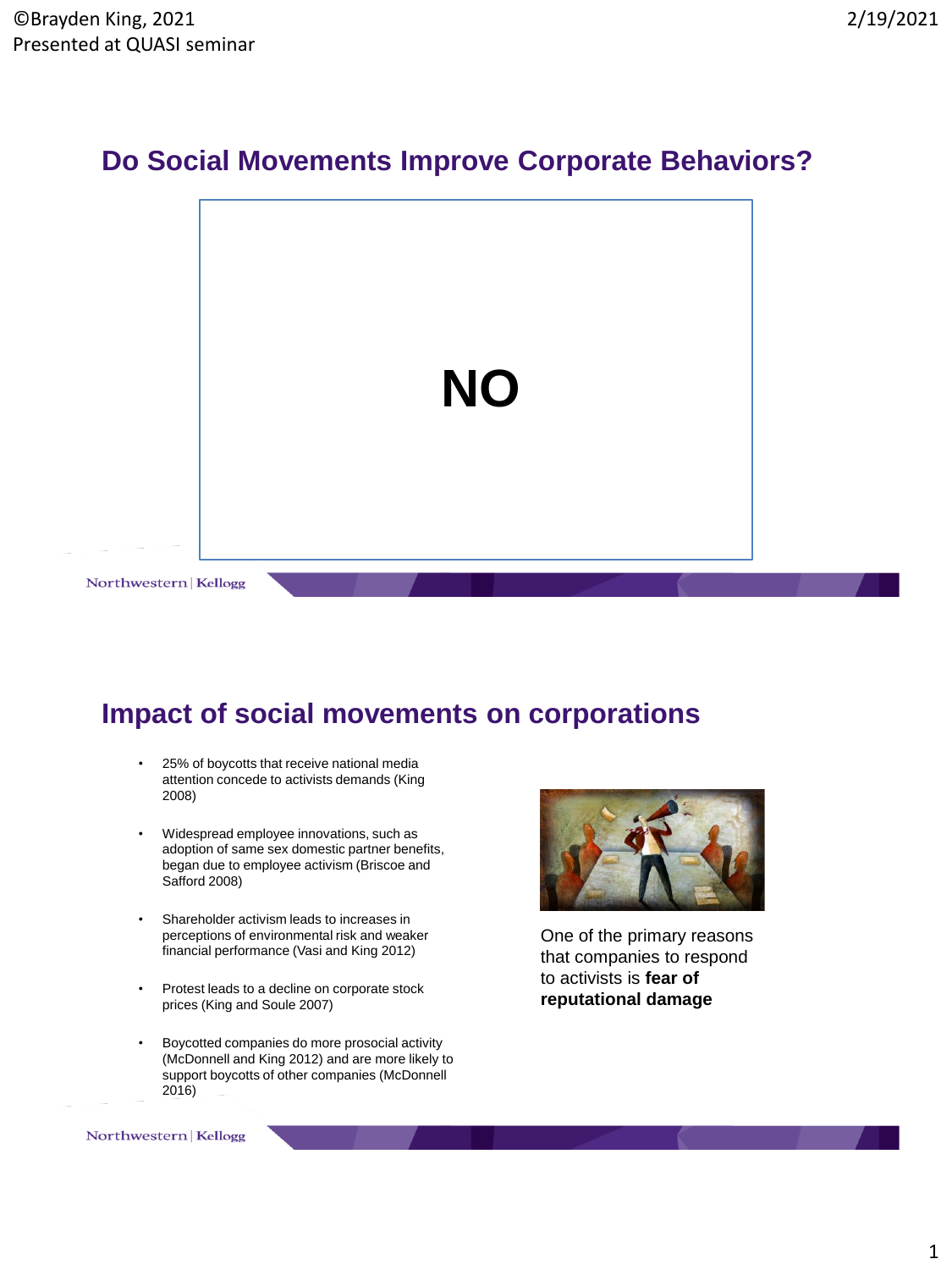

**Impression management** Decoupled adoption

**Substantive engagement** Coupled adoption

Meyer and Rowan 1977; Ashforth and Gibbs 1990; Elsbach 1994; Westphal and Zajac 1998; Westphal and Graebner 2010; Bednar 2012; McDonnell and King 2013; Kim and Lyon 2014; Marquis, Toffel, and Zhou 2016

Northwestern | Kellogg

**Social movement influence too often leads to symbolic corporate gestures** 

"Woke-Washing" Your **Company Won't Cut It** 

by Erin Dowell and Marlette Jackson



Northwestern | Kellogg

4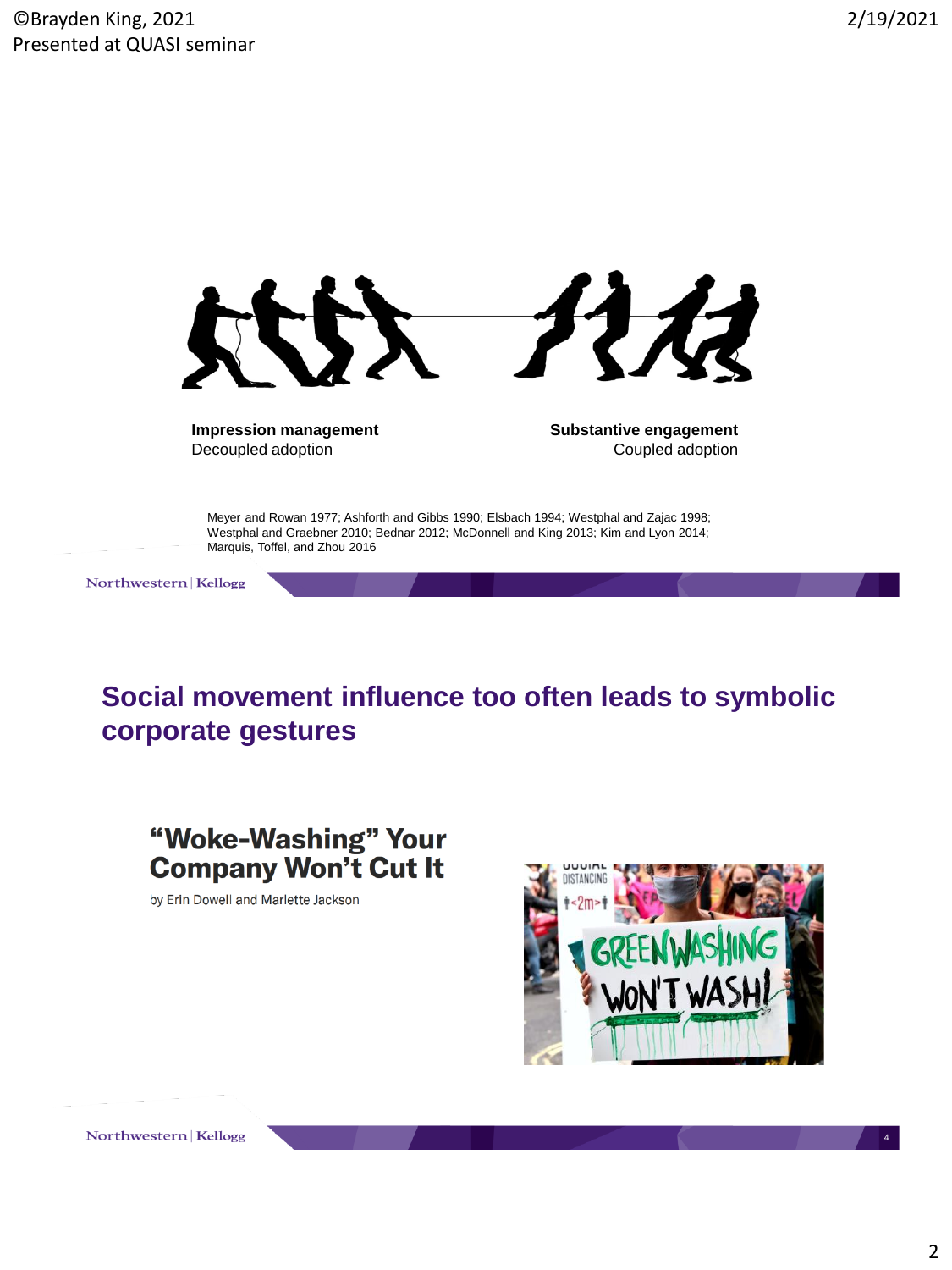# **The BIG problems can't be solved one firm at a time**

- Problems are systemic (e.g., climate change)
- Firms seek to differentiate, leading to scattered implementation of new norms
- Collective action problems among organizations
	- Racing to the bottom
	- Incentives to cooperate?
- NGOs and other activist groups have limited abilities to monitor (Bartley, 2018)
- Transnational certification systems can't be enforced easily
- Activists themselves aren't well-coordinated

# **Is there hope for movements?**

- Social movement-led change tends to be very incremental
	- Agenda-shaping rather than transformative change
- Movements need the power of a third-party (the state?) to regulate and enforce
- Movements rely on key allies (in organizations/governments) to accomplish their agenda



5

6